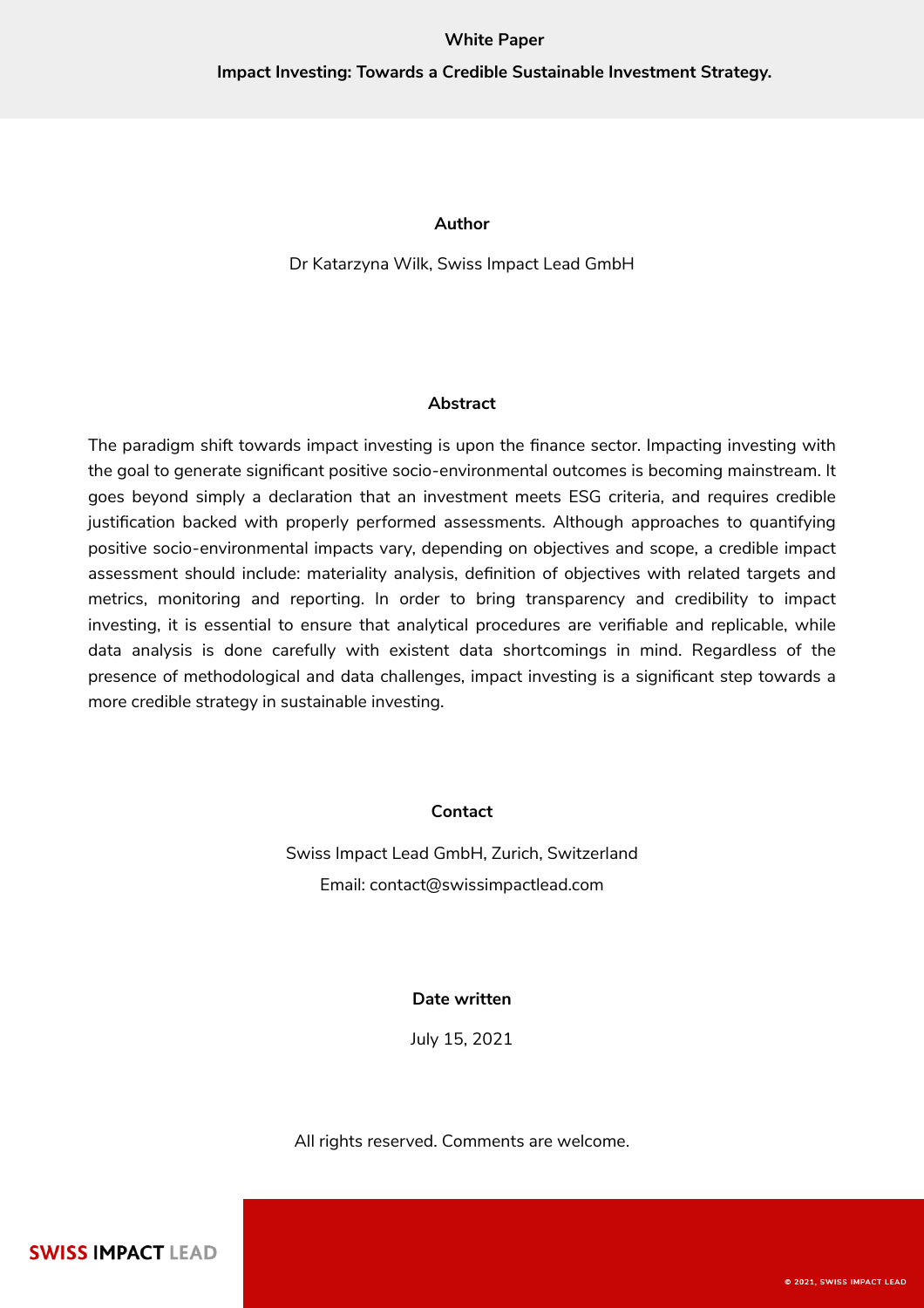The paradigm shift towards impact investing is upon the finance sector. Impacting investing, as being linked to UN SDGs with the goal to generate significant positive socio-environmental outcomes, is becoming mainstream. In 2020, this strategy experienced the highest growth rate among all sustainable investment approaches, reflected in an annual increase of 70%, says the Swiss Sustainable Finance's investment study. Alongside, over 20 impact-related market standards are in preparation, including recently launched Principles for Responsible Banking, signed by 230 signatories representing 40% of the banking industry. At the same time 60 global investors agreed to adopt the Operating Principles for Impact Management — a new market standard.

Impact investing currently comes in various forms of capital and approaches, and pertains to all asset classes, including SDG bonds and SDG-aligned funds. The definition of impact investing has also broadened recently — with exogenous trends such as climate change, resource scarcity and population growth, affecting investment markets, impact investing is becoming an effective tool to mitigate those risks both globally and regionally. Nowadays, investors can choose to allocate capital and expect positive impacts in emerging or underdeveloped regions, but also in developed economies. The top five impact investment topics of asset managers include: water, environment, microfinance, energy, housing and community development, according to the latest Swiss Sustainable Finance's market study.

### **Methodological Challenges**

As much as impact investing presents an unprecedented opportunity for investors and, at the same time, for sustainable development globally, it uncovers multiple challenges. Among them there is the lack of transparency, stemming from no clear rules for impact-related disclosure and assessments; the lack of accountability as a result of insufficient monitoring of financial intermediaries and companies related to non-financial returns; and the lack of coherence, stemming from an absence of clear policy incentives and fragmented regulations. All above, leads to suboptimal allocation of assets and, at times, to SDG impact washing, undermining credibility of the sustainable finance market, as OECD Framework for SDG Aligned Finance points out.

Another challenge is related to available ESG data, in particular the process of operationalisation of ESG company-level data into SDGs. Initially, SDGs were not meant to serve as a guideline for investors and corporate performance evaluation; they were defined at the global level, focusing rather vaguely on interdependencies between countries and global sustainable development. As far as intuitively we may assume that ESG and SDGs are linked, the magnitude and type of linkages is blurred and vary, while casualty is unclear — these interdependencies are being likely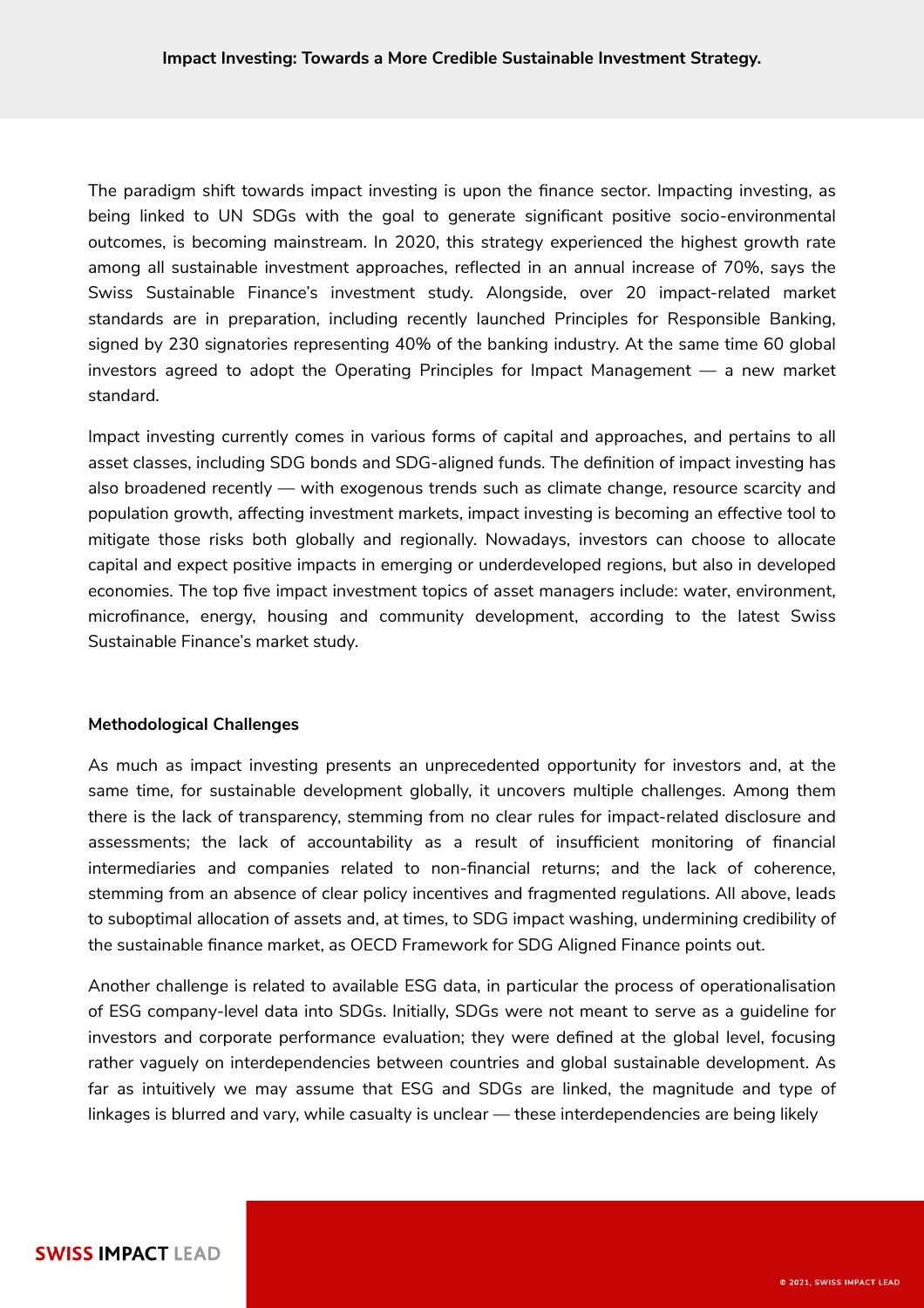mediated by external and contextual factors, all which need to be taken into account, while performing analysis. Given the above, impact assessment requires rigorous analytical procedures.

Moreover, unlike ESG investing, impact investing requires measuring a change in induced impacts over time. Alternatively, making predictions as to expected future changes in impacts. This requires access to comparative ESG data collected in multiple points of time. Comparability across time is only possible when the process of data collection and operationalisation are executed properly and follow science-based methodology. With the prevalent lack of standardisation of ESG data and data collected only on an annual basis, impact assessment requires additional procedures, including combined qualitative and quantitative comparative analysis, requiring advanced analytical skills.

# **Impact Assessment**

There are multiple approaches and frameworks available to quantify positive socio-environmental impacts generated by investments, including: IRIS (Impact Reporting and Investment Standards), GIIRS Rating (Global Impact Investing Rating System), or SASB Standards. However, there is no consensus on how to measure contribution of investments to specific SDGs and their targets. Assessing companies' contributions as well as analysing how investments and portfolios affect SDGs, remains in most cases a manual process.

Asset managers face dozens or hundreds companies included in portfolios to review. This means that an assessment is not only a lengthy process but can be biased, due to diversified research and analytical skills of asset managers or analysts. Given that, offering advice and providing investors with a proof of SDG-alignment as well as comparing SDG-aligned funds against each other remains challenging. All above may lead to confusion in investment decision-making and contribute to both market distortions and possible impact washing instances. An impact washing problem can be overcome by additional verification of SDG-alignment against investment criteria and science-based constraints.

As shown, approaches to quantifying positive socio-environmental impacts vary, depending on objectives and scope. However, a credible impact assessment should include: materiality analysis, definition of objectives with related targets and metrics, monitoring of performance, and reporting. Measuring an investment impact on SDGs, on the other hand, should cover: an assessment of investments alignment to specific SDGs goals and targets, an assessment of how they affect a corporate performance over time as well as overall outcomes/impacts.